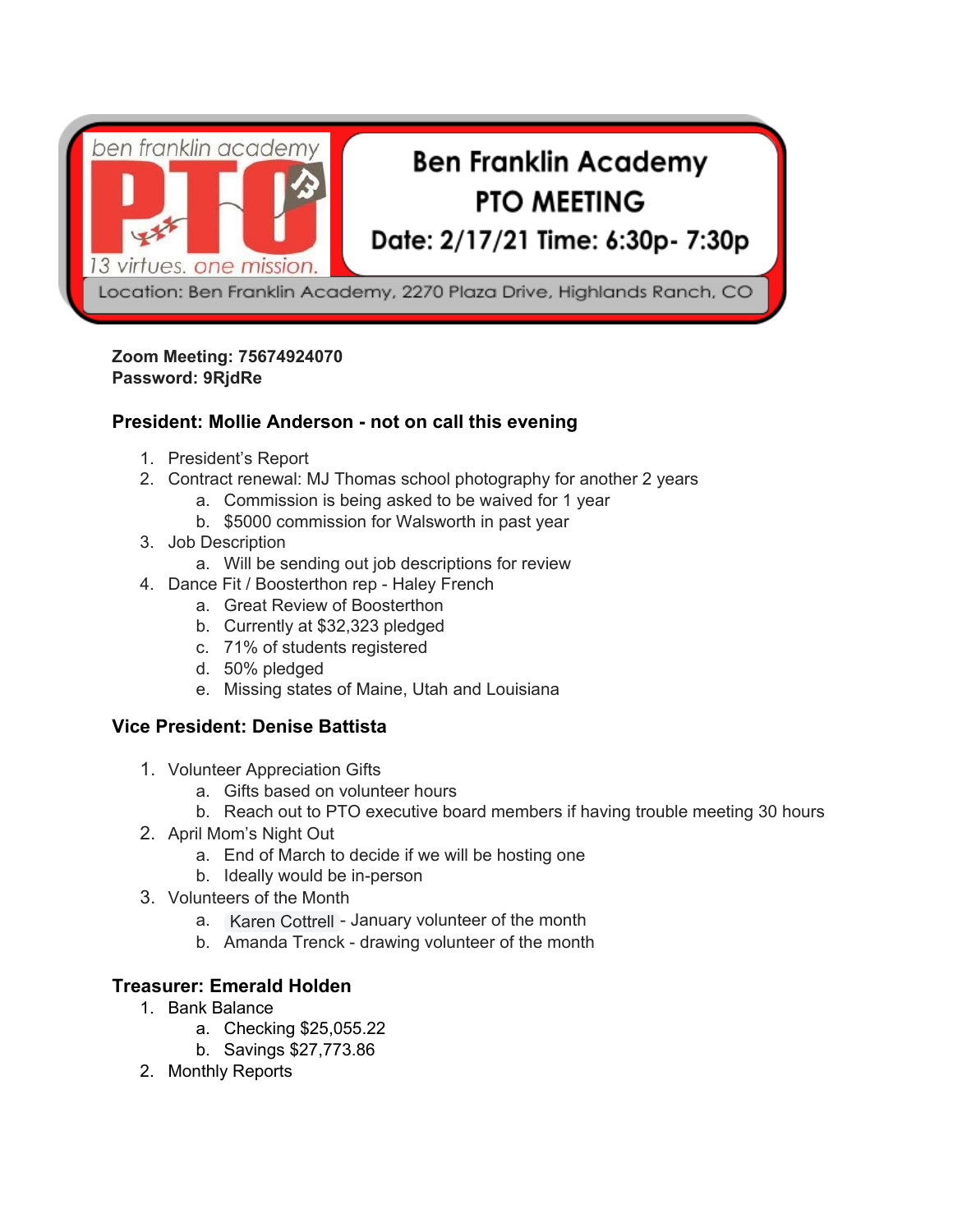#### **Secretary: Shauna Kramer**

- 1. PTO Votes
	- a. review
- 2. Elections
	- a. 3 Executive Board positions open Pres, Treasurer and Room Parent
	- b. Nominations will be from March 8th 22nd
	- c. Formal elections will be held April 26th May 1st

### **Fundraising: Brooke Mitisek**

- 1. Boosterthon
	- a. See Haley French above in President's agenda items
- 2. Benefit Bash
	- a. Initial stages of looking for venue
	- b. Benefit Bash Procurement Manger heads up auction items, leads team.
- 3. SCRIP April 12th 18th teacher appreciation
- 4. Spirit Night
	- a. Chipotle \$575 raised
	- b. March 23rd Modern Market
	- c. April 21st 5 Guys
	- d. May 12th Noodles
- 5. Spirit Wear
	- a. Store open until Feb 22nd
	- b. More masks available
- 6. Ben's Brigade
	- a. Good heart coffee available to staff for tomorrow, Feb 18th
	- b. 8th Grader Mountain Vista tour
		- i. 50 peep limit
	- c. Bear Lake Ice Skating Event, Sunday, Feb 21st
		- i. Interest signup genius link, available in newsletter
		- ii. Limit 40 peeps
- 7. Staff Appreciation
	- a. Boxed dinner for teacher conferences
	- b. Candy after report cards
	- c. Staff Appreciation Week \$2500
		- i. Theme Superhero
		- ii. Does anyone have ideas in lieu of massage?
			- 1. Vouchers: restaurant, car washes
			- 2. Drawings
- 8. Virtue Awareness
	- a. Order this month for cards
	- b.

# **Social Coordinator: Alissa Motazedi**

- 1. Sweetheart Ball Christina Dilly
	- a. Things not progressing as expected